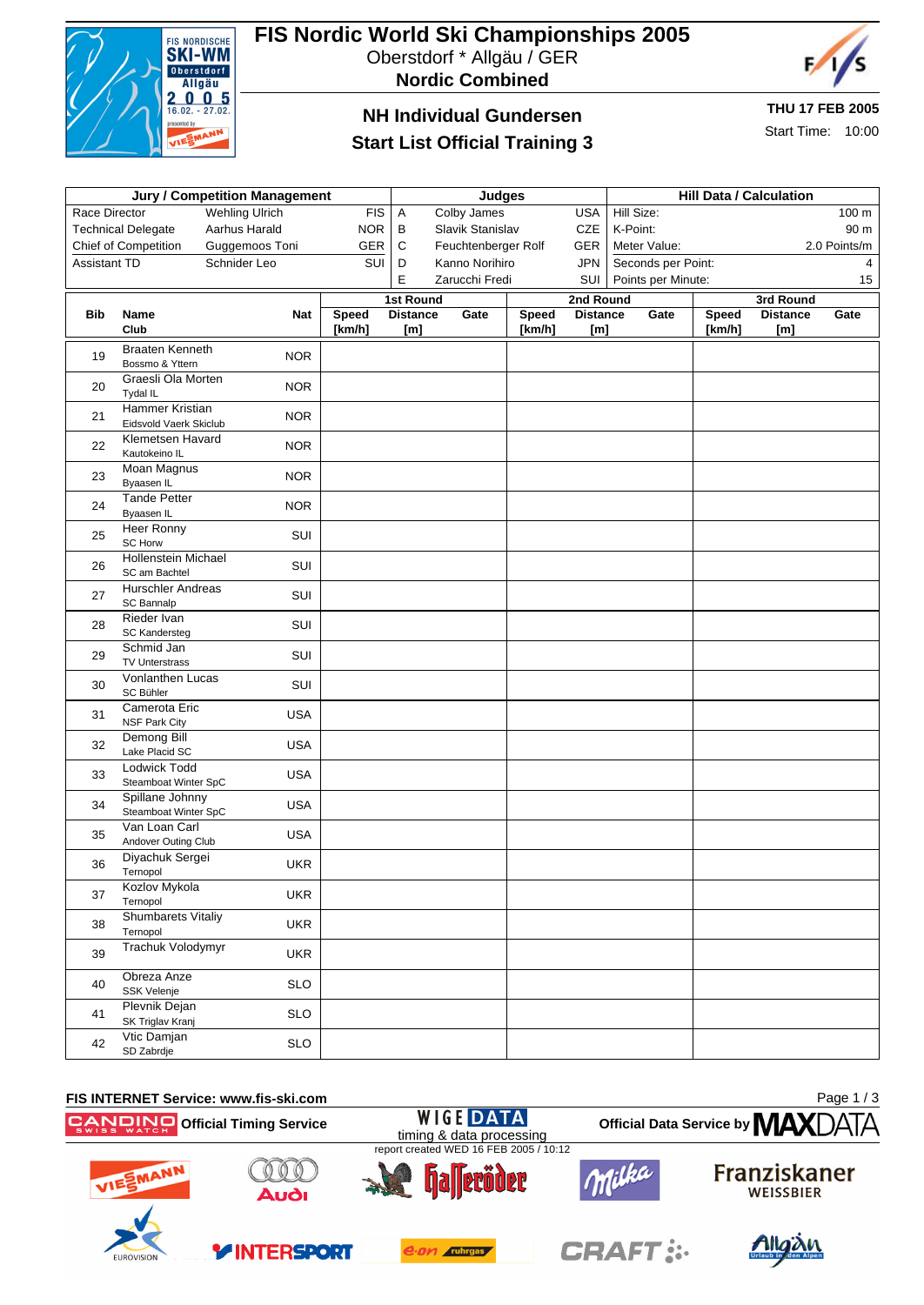

# **FIS Nordic World Ski Championships 2005**

Oberstdorf \* Allgäu / GER

**Nordic Combined**



#### **THU 17 FEB 2005**

Start Time: 10:00

## **NH Individual Gundersen Start List Official Training 3**

|     |                          |            | <b>1st Round</b> |                 |      |        | 2nd Round       |      | 3rd Round |                 |      |
|-----|--------------------------|------------|------------------|-----------------|------|--------|-----------------|------|-----------|-----------------|------|
| Bib | Name                     | <b>Nat</b> | Speed            | <b>Distance</b> | Gate | Speed  | <b>Distance</b> | Gate | Speed     | <b>Distance</b> | Gate |
|     | Club                     |            | [km/h]           | [m]             |      | [km/h] | [m]             |      | [km/h]    | [m]             |      |
| 43  | Pikkor Tambet            | <b>EST</b> |                  |                 |      |        |                 |      |           |                 |      |
|     | Nomme Ski Club           |            |                  |                 |      |        |                 |      |           |                 |      |
| 44  | Psenko Michal            | <b>SVK</b> |                  |                 |      |        |                 |      |           |                 |      |
|     | <b>SKP Strbske Pleso</b> |            |                  |                 |      |        |                 |      |           |                 |      |
| 45  | Kaitainen Jouni          | <b>FIN</b> |                  |                 |      |        |                 |      |           |                 |      |
|     | Lahden Hiihtoseura       |            |                  |                 |      |        |                 |      |           |                 |      |
| 46  | Koivuranta Anssi         | <b>FIN</b> |                  |                 |      |        |                 |      |           |                 |      |
|     | Kuusamon Erae-Veikot     |            |                  |                 |      |        |                 |      |           |                 |      |
| 47  | Kuisma Antti             | <b>FIN</b> |                  |                 |      |        |                 |      |           |                 |      |
|     | Liekasan Hiihtoseura     |            |                  |                 |      |        |                 |      |           |                 |      |
| 48  | Manninen Hannu           | <b>FIN</b> |                  |                 |      |        |                 |      |           |                 |      |
|     | Ounasvaaran Hiihtoseura  |            |                  |                 |      |        |                 |      |           |                 |      |
| 49  | Tallus Jaakko            | <b>FIN</b> |                  |                 |      |        |                 |      |           |                 |      |
|     | Liekasan Hiihtoseura     |            |                  |                 |      |        |                 |      |           |                 |      |
| 50  | Aoki Junpei              | <b>JPN</b> |                  |                 |      |        |                 |      |           |                 |      |
|     | Nihon Taiku Unv.         |            |                  |                 |      |        |                 |      |           |                 |      |
| 51  | Hatakeyama Yosuke        | <b>JPN</b> |                  |                 |      |        |                 |      |           |                 |      |
|     | Akita Xerox              |            |                  |                 |      |        |                 |      |           |                 |      |
|     | Kitamura Takashi         | <b>JPN</b> |                  |                 |      |        |                 |      |           |                 |      |
| 52  | <b>Tokyo Biso</b>        |            |                  |                 |      |        |                 |      |           |                 |      |
| 53  | Masaki Makoto            | <b>JPN</b> |                  |                 |      |        |                 |      |           |                 |      |
|     | Eins Ski Team            |            |                  |                 |      |        |                 |      |           |                 |      |

|    | EINS ON TEAM                                                  |  |  |
|----|---------------------------------------------------------------|--|--|
| 54 | Takahashi Daito<br><b>JPN</b><br>Team Tsuchiya Home           |  |  |
| 55 | Skakun Ilja<br><b>BLR</b>                                     |  |  |
| 56 | Sobolev Ivan<br><b>BLR</b><br>RSVSM Raubitschi                |  |  |
| 57 | Diatschuk Sergej<br><b>RUS</b><br>Nishnj Tagli                |  |  |
| 58 | Fesenko Iwan<br><b>RUS</b><br>Moskau                          |  |  |
| 59 | Maslennikov Sergej<br><b>RUS</b><br>WVSM Ufa                  |  |  |
| 60 | <b>Matveev Dmitri</b><br><b>RUS</b><br>Leningrad.Obl.         |  |  |
| 61 | Tzvetkov Alexej<br><b>RUS</b><br>Dinamo Ekaterinburg          |  |  |
| 62 | Voronin Konstantin<br><b>RUS</b><br>Moskau                    |  |  |
| 63 | Chlum Patrik<br><b>CZE</b><br>ASS Dukla Liberec               |  |  |
| 64 | Churavy Pavel<br><b>CZE</b><br><b>ASS Dukla Liberec</b>       |  |  |
| 65 | Rygl Ladislav<br><b>CZE</b><br>ASS Dukla Liberec              |  |  |
| 66 | <b>Slavik Tomas</b><br><b>CZE</b><br><b>ASS Dukla Liberec</b> |  |  |
| 67 | <b>Vodsedalek Ales</b><br>CZE<br>ASS Dukla Liberec            |  |  |
| 68 | Arnould Kevin<br><b>FRA</b><br>SC St. Gervais Douanes         |  |  |
| 69 | <b>Bal Nicolas</b><br><b>FRA</b><br>Douanes Autrans           |  |  |
| 70 | Lamy Chapuis Jason<br><b>FRA</b><br>SC Bois D'Amont           |  |  |
|    |                                                               |  |  |